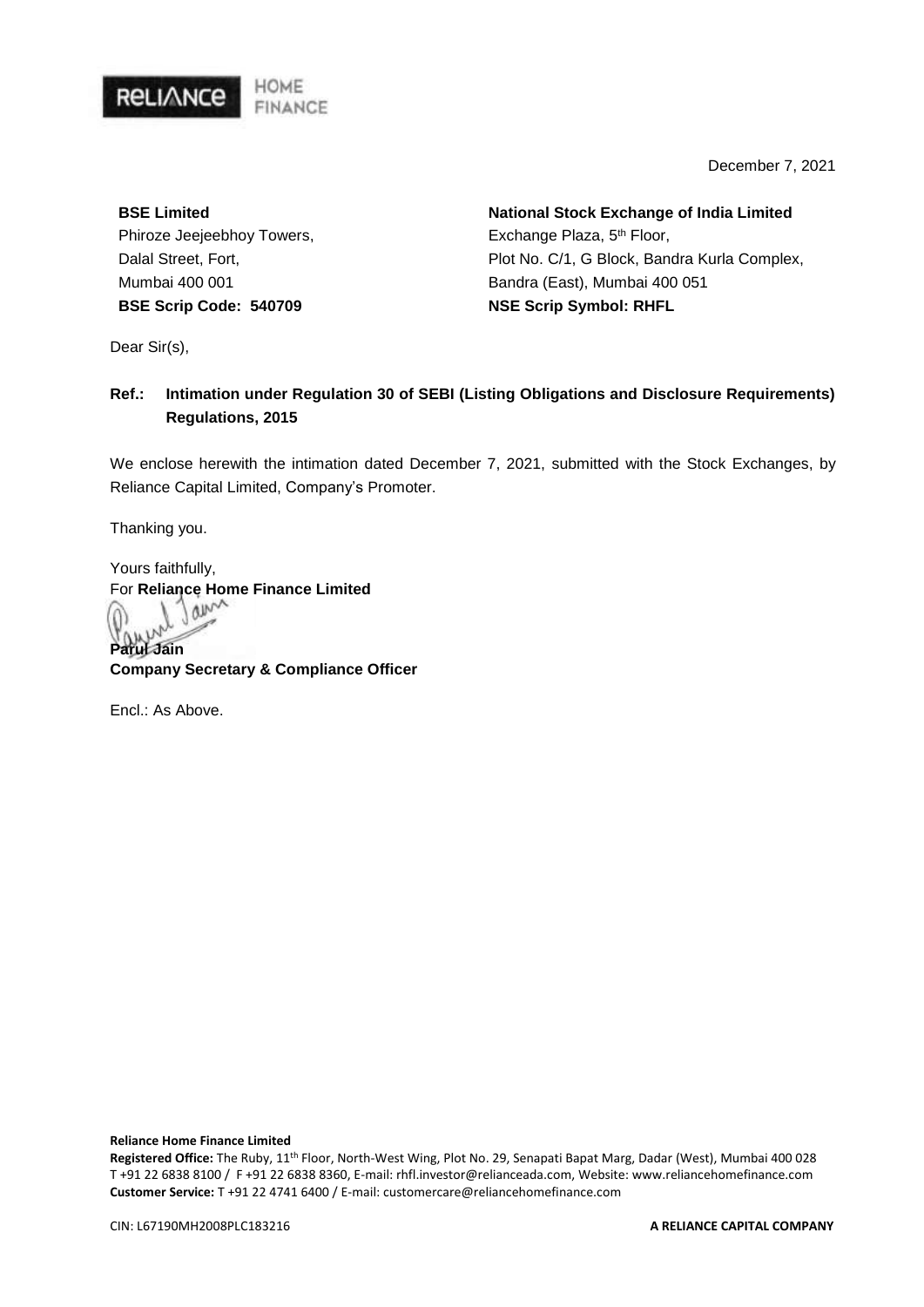



#### **Reliance Capital Limited**

Registered Office: Kamala Mills Compound Trade World, B Wing, 7<sup>th</sup> Floor S. B. Marg, Lower Parel Mumbai - 400 013

Tel.: +91 022 4158 4000 Fax: +91 022 2490 5125 E-mail: rcl.investor@relianceada.com Website: www.reliancecapital.co.in CIN: L65910MH1986PLC165645

December 7, 2021

BSE Limited Phiroze Jeejeebhoy Towers, Dalal Street, Fort, Mumbai 400 001 BSE Scrip Code: 500111

National Stock Exchange of India Limited Exchange Plaza, 5<sup>th</sup> Floor, Plot No. C/1,

G Block, Bandra Kurla Complex, Bandra (East), Mumbai 400 051 NSE Scrip Symbol: RELCAPITAL

Dear Sir(s),

Ref.: Intimation under Regulation 30 of SEBI (Listing Obligations and Disclosure Requirements) Regulations, 2015

#### Sub.: Order of National Company Law Tribunal for initiation of corporate insolvency resolution process against Reliance Capital Limited

This is further to our letter dated December 2, 2021, please be informed that pursuant to order dated December 6, 2021 of the National Company Law Tribunal, Mumbai ("NCLT"), corporate insolvency resolution process ("CIRP") has been initiated against Reliance Capital Limited, as per the provisions of the Insolvency and Bankruptcy Code, 2016 ("Code"). Copy of the said order is enclosed as Annexure 'A'. Shri Nageshwar Rao Y has been appointed as the Administrator for the Company, via order dated December 6, 2021.

You are requested to take the same on record.

Thanking you.

Yours faithfully, For Reliance Capital Limited

Atul Tandon Company Secretary & Compliance Officer

Encl.: As Above.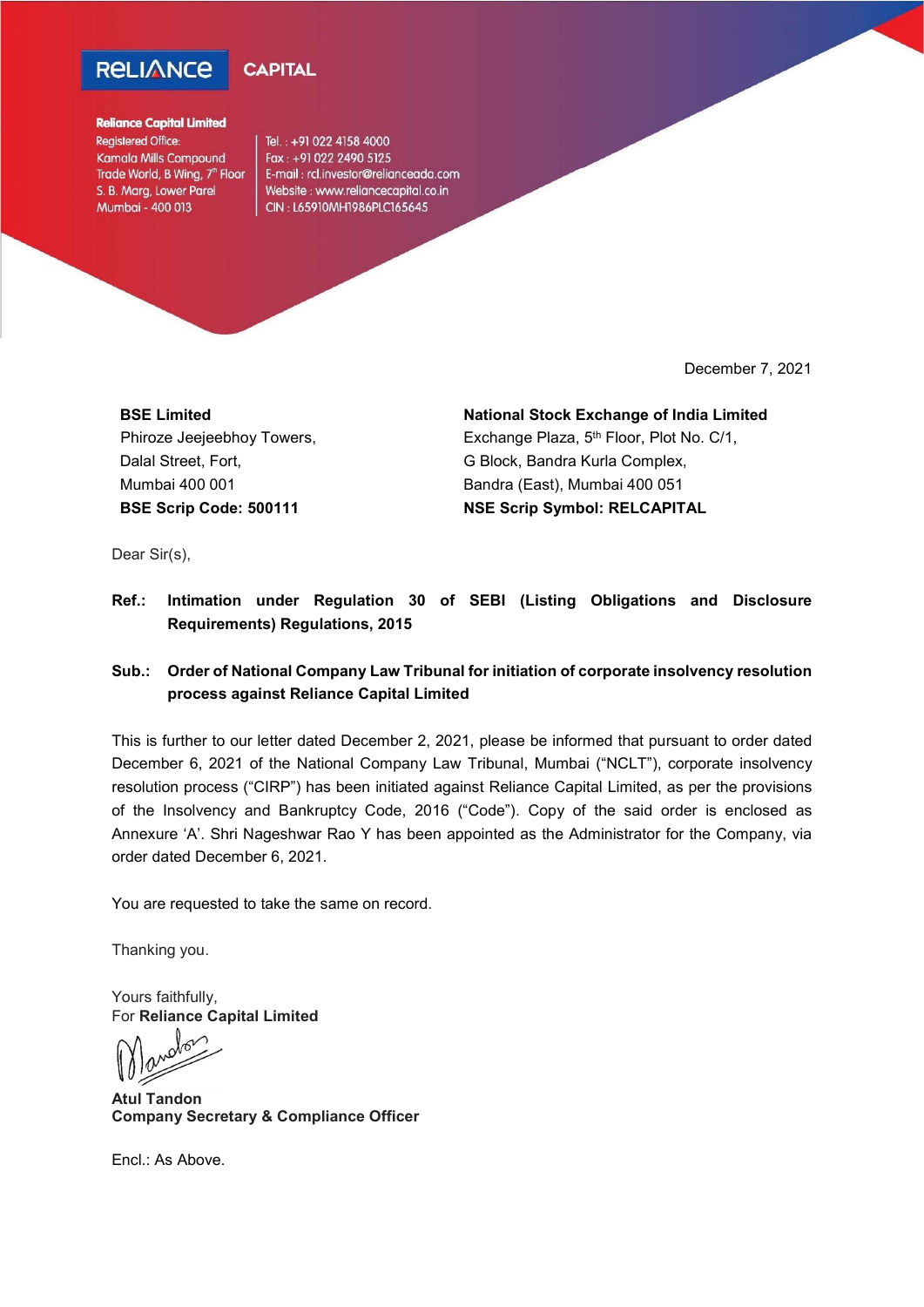#### IN THE NATIONAL COMPANY LAW TRIBUNAL

MUMBAI BENCH, COURT - 1

CP (IB) - 1231/MB/2021

In the matter of:

A petition under section 227 read with section 239(2)(zk) of the Insolvency and Bankruptcy Code, 2016 read with Rule 5 and 6 of the Insolvency and Bankruptcy (Insolvency and Liquidation Proceedings of Financial Service Providers and Application to Adjudication Authority) Rules, 2019;

and

In the matter of:

Reserve Bank of India

.... Petitioner/ Appropriate Regulator

Vs.

Reliance Capital Limited … Respondent/ Financial Service Provider

Order reserved on: 06.12.2021 Order pronounced on: 06.12.2021

Coram:

Hon'ble Justice Shri Pradeep Narhari Deshmukh, Member (J) Hon'ble Shri Kapal Kumar Vohra, Member (T)

Appearances (through video conferencing) For the Petitioner: Adv Ravi Kadam, Senior Counsel For the Administrator: Mr Nageswara Rao Y, Administrator, Adv Rohan Rajadhyaksha a/w Adv Nirman Sharma i/b Adv Abhishek Adke For the Respondent: Adv D J Kakalia, for the promotors of Respondent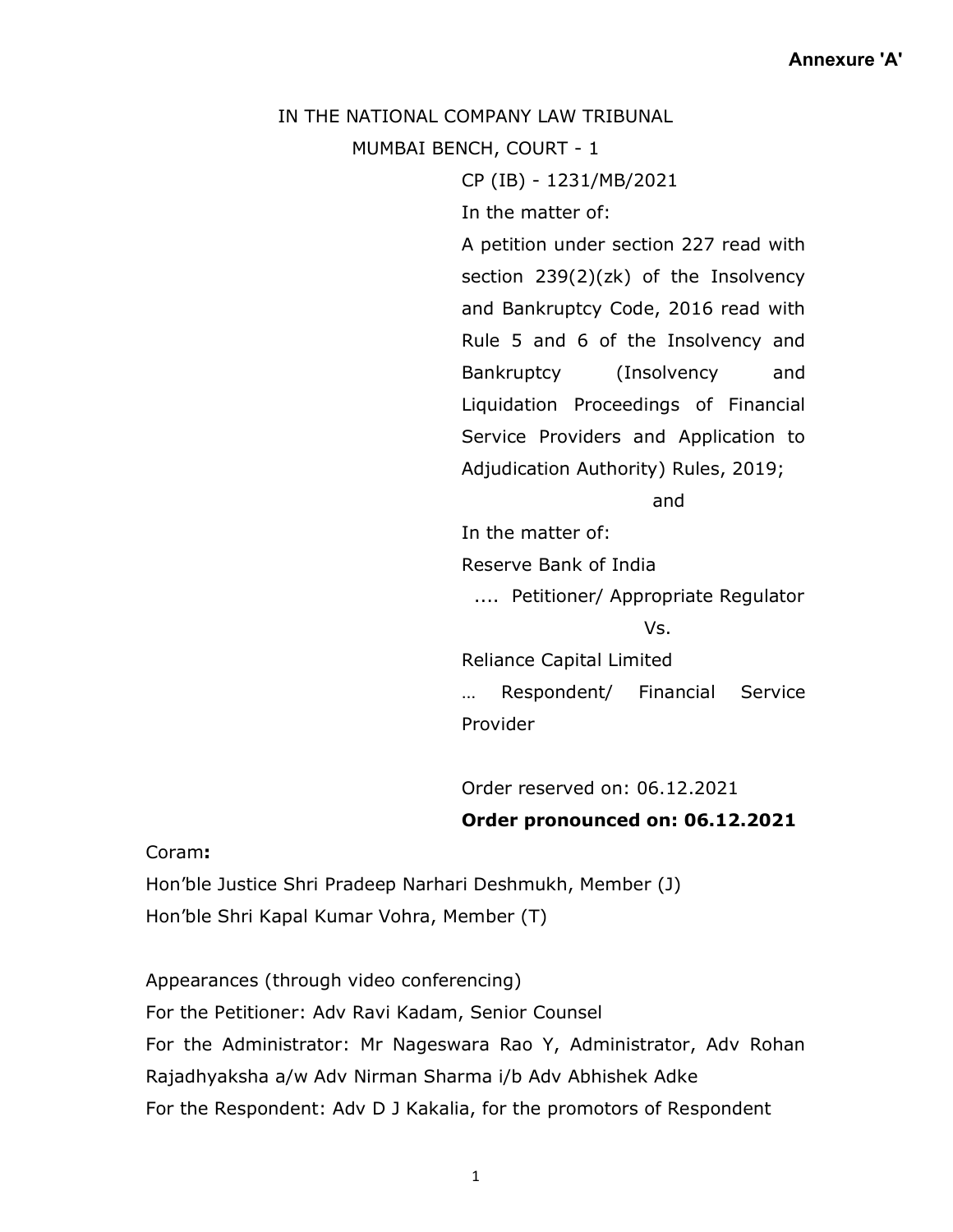## ORDER

Per: Coram

1. This is an application filed by the Reserve Bank of India (Appropriate Regulator) under section 227 read with section 239(2)(zk) of the Insolvency and Bankruptcy Code, 2016 (Code) for initiation of Corporate Insolvency Resolution Process (CIRP) against Reliance Capital Limited (RCL), the Financial Service Provider (FSP).

2. To a specific query to Ld Sr Counsel for petitioner with regard to challenge to order of appointment of administrator, on instructions, it is stated that no proceedings are pending before any court of law nor there is any stay.

3. We have heard Mr. Ravi Kadam, Ld Sr Counsel appearing for the Petitioner/Appropriate Regulator and perused the records.

4. The respondent/FSP is a company registered under the Companies Act, 1956, having CIN as L65910MH1986PLC165645 and registered with the Registrar of Companies, Mumbai. Therefore, this Bench has jurisdiction to deal with the present petition.

5. Learned Senior Counsel appearing on behalf of the Petitioner/Appropriate Regulator submits as follows:

i. In view of the powers conferred under Section 45-IE (1) of the Reserve Bank of India Act, 1934, the Reserve Bank of India (RBI) superseded the Board of Directors of RCL/Respondent/FSP on 29.11.2021 in view of the defaults by RCL in meeting various payment obligations to its creditors (page 14 of petition);

ii. There are many financial creditors to whom the RCL is liable to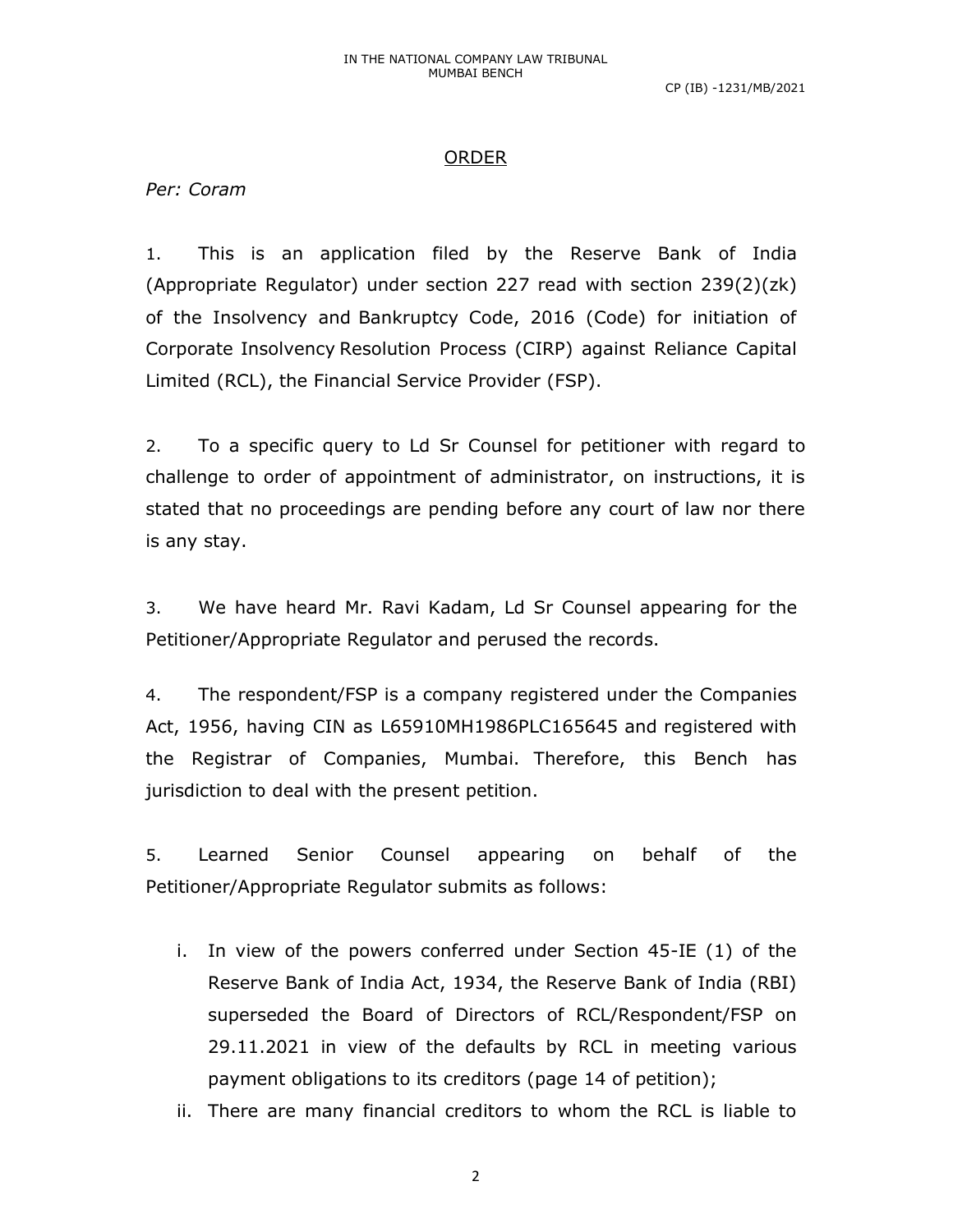pay and has defaulted (page 489 of petition). In particular, Yes Bank Limited (YBL) intimated to RBI on 02.12.2021 that the amount claimed to be in default in relation to 9,870 secured nonconvertible debentures (NCDs) is Rs 987,00,00,000 (principal amount) and Rs. 430,80,51,298 (interest) [page 26] totalling to Rs. 1417,80,51,298.

iii. Date of default with reference to repayment is stated to be 13.10.2019.

6. The supporting documents submitted by the YBL to RBI contain the following:

- a. Debenture Trust Deed dated 21.07.2017;
- b. Information Memorandum dated 13.10.2017;
- c. Letter dated 15.10.2019 from YBL to the Respondent for accelerating repayment of all NCDs (page 478 of petition);
- d. Demat statement of accounts as of 30.11.2021;
- e. Account statement; and
- f. Certificate under the Bankers Books Evidence Act, 1891.

Letter dated 02.12.2021 from YBL referred to report of Central Repository of Information on Large Credits (CRILC) as on 29.11.2021 demonstrating that the account is in default with the status of 'doubtful' (i.e. account has been classified as a NPA for more that 12 months, in accordance with the RBI master circular on Prudential Norms on Income Recognition, Asset Classification and Provisioning pertaining to advances).

7. The RBI vide its notification dated 29.11.2021, in exercise of its powers under section 45-IE of the Reserve Bank of India Act, 1934, superseded the Board of Directors of RCL and appointed Mr Nageswara

3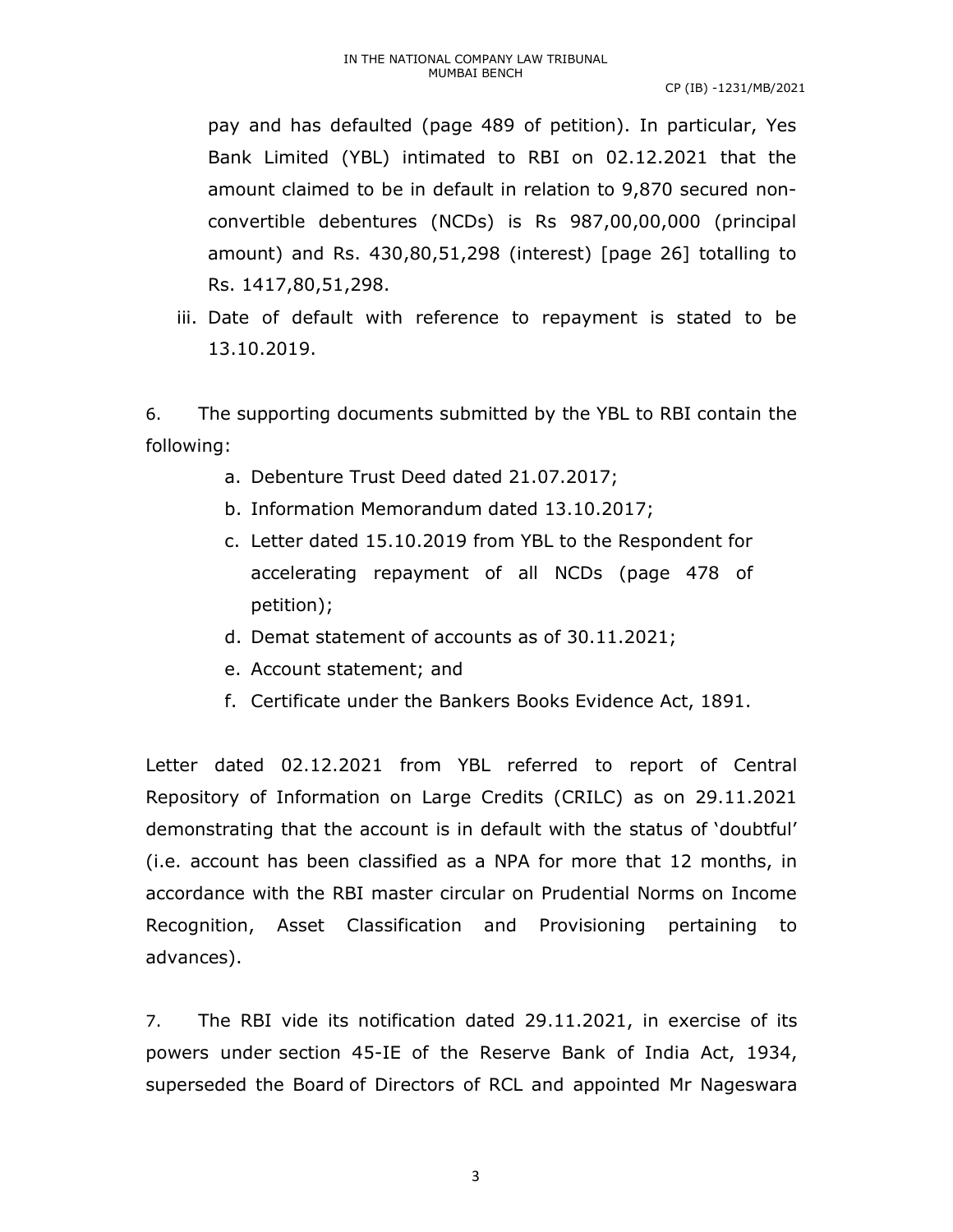Rao Y, as the Administrator (page 14 of petition). RBI has also constituted a three-member Advisory Committee on 30.11.2021 to assist the Administrator of RCL in the discharge of its duties. RBI has proposed the same person (Mr Nageswara Rao Y) to be appointed as the Administrator of the FSP.

8. Ld Senior Counsel appearing for the Appropriate Regulator submits that in view of the default committed by the FSP, there is a need to initiate CIRP against the respondent. He, therefore, urged this Adjudicating Authority (AA) to pass appropriate order expeditiously keeping in view the public interest in the matter.

9. Mr D. J. Kakalia, Counsel for the Promoters supported the Petition. Also heard Ld Counsel for the Administrator. Administrator is present,

10. Rule 5(a)(i) of the Insolvency and Bankruptcy (Insolvency and Liquidation Proceedings of Financial Service Providers and Application to Adjudication Authority) Rules, 2019 (Rules) mandates that no CIRP shall be initiated against an FSP which has committed a default under section 4, except upon an application made by the appropriate regulator in accordance with rule 6 of the Rules. Sub-clause (ii) thereof specifies that an application under sub-clause (i) shall be dealt with in the same manner as an application by a financial creditor under section 7 of the Code.

11. As mentioned above, total amount of debt is Rs 1417,80,51,298 and default occurred on 13.10.2019. This petition has proved the existence of debt and default to meet the requirements of section 7 of the Code. The total amount in default is in excess of limit prescribed under section 4 of the Code, which at present is Rupees one crore. This petition is filed on 02.12.2021 Thus, the present petition is not hit by limitation.

4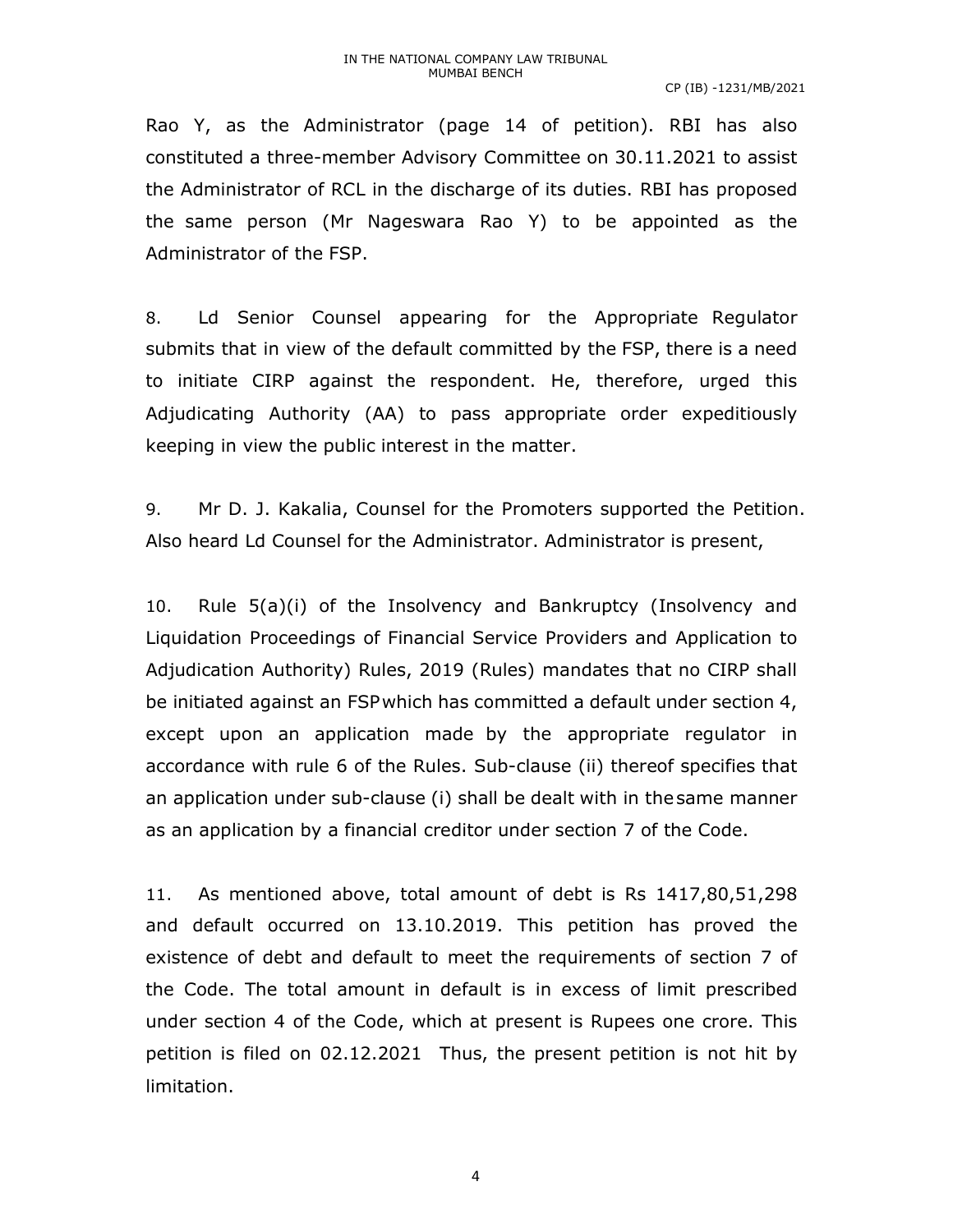12. Having considering the facts as afore stated, we are satisfied that this is a fit case for initiation proceedings under section 227 read with section 239(2)(zk) of the Insolvency and Bankruptcy Code, 2016 read with Rule 5 and 6 of the Insolvency and Bankruptcy (Insolvency and Liquidation Proceedings of Financial Service Providers and Application to Adjudication Authority) Rules, 2019 and the debt in question qualifies as financial debt under section  $5(8)(c)$  read with section  $3(11)$  of the Code.

13. The RBI vide its notification dated 29.11.2021 has superseded the Board of RCL and appointed Mr Nageswara Rao Y, ex-Executive Director, Bank of Maharashtra as the Administrator. The RBI has proposed the name of Mr Nageswara Rao Y, as the Administrator of the FSP. The Administrator has also filed his written consent in Form 2 to act as Administrator, which has been placed on record at pages 12-13 of the petition.

14. The Petition filed by the Reserve Bank of India is thus complete in all respects as required by law. It clearly shows that the Respondent/FSP is in default of a debt due and payable and the default is more than the minimum amount as stipulated under section 4(1) of the Code. The default stands established and there is no reason to deny the admission of the Petition. Therefore, this Adjudicating Authority hereby admits this Petition and orders as follows:

- a. The Petition bearing CP (IB) No. 1231/MB/2021 filed by the RBI, the Appropriate Regulator, under section 227 of the Code read with rule 5 of the Rules for initiating Corporate Insolvency Resolution Process against Reliance Capital Limited [CIN: L65910MH1986PLC165645], the Financial Service Provider, is hereby admitted.
- b. There shall be moratorium in terms of section 14 of the Code in respect of Financial Service Provider.

5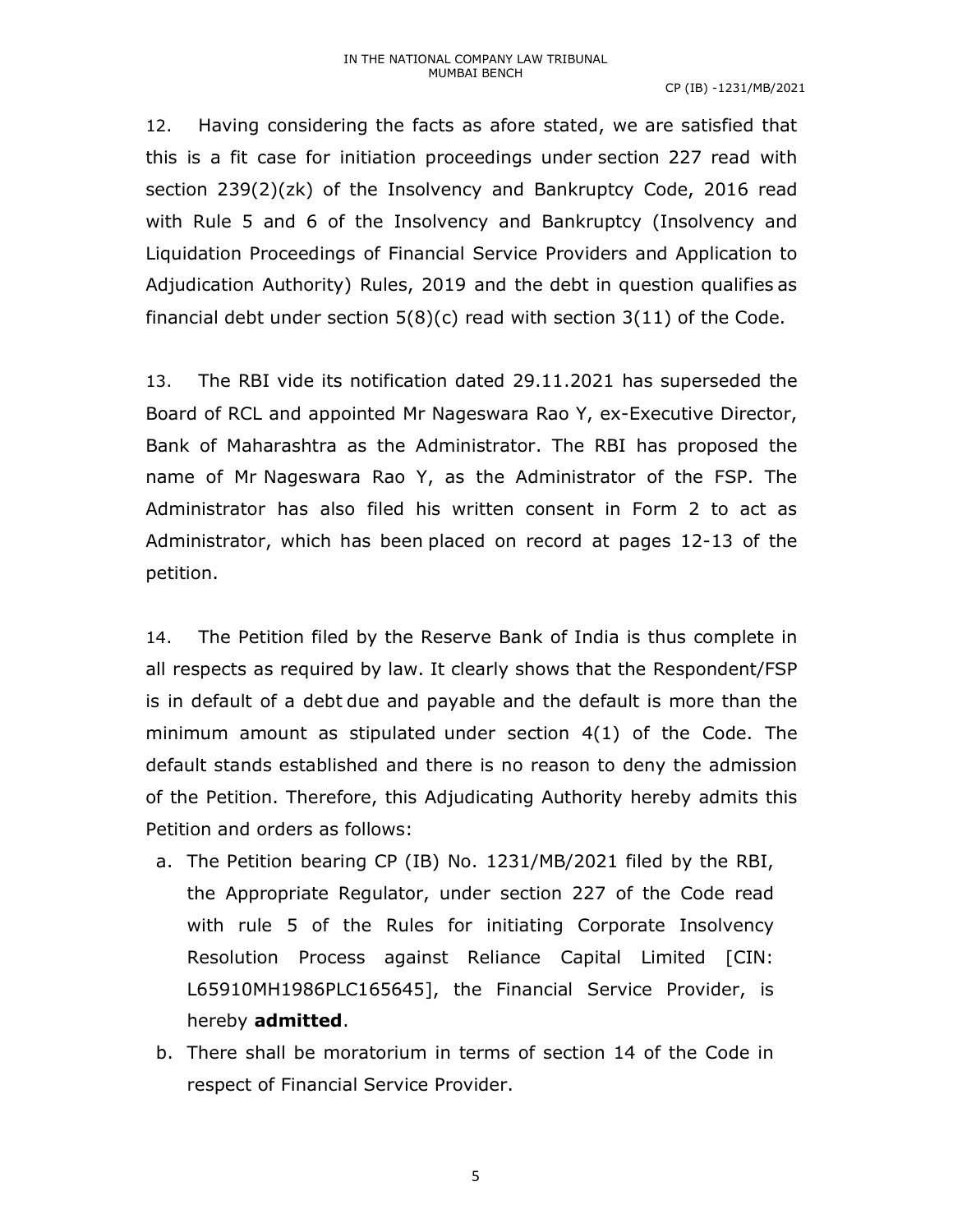- c. The moratorium shall have effect from the date of this order till the completion of the CIRP or until this Adjudicating Authority approves the resolution plan under section 31(1) of the Code or passes an order for liquidation of the FSP under section 33 of the Code, as the case may be.
- d. Public announcement of the CIRP shall be made immediately as specified under section 13 of the Code.
- e. In terms of rule 5(a)(iii) of the Rules, Mr Nageswara Rao Y, Trade World, b- Wing, 7<sup>th</sup> floor, Kamala Mills Compound, Senapati Bapat Marg, Lower Parel, Mumbai – 400013, e-mail id: Rbi.administrator@relianceada.com is hereby appointed as Administrator of the FSP to carry out the functions as per the Code. The Administrator shall carry out his functions as contemplated by sections 15, 17, 18, 19 and 20 of the Code.
- f. During the CIRP period, the management of the FSP shall vest in the Administrator. The officers and managers of the FSP shall provide all documents in their possession and furnish every information in their knowledge to the Administrator.
- g. The Registry is hereby directed to communicate this Order to the Petitioner/ Reserve Bank of India and the Administrator by Speed Post, e-mail immediately.
- h. Additionally, the Administrator shall serve a copy of this Order on the Registrar of Companies, Mumbai by all available means for updating the Master Data of the Financial Service Provider. The said Registrar of Companies shall send a compliance report in this regard to the Registry of this Court within seven days from the date of receipt of a copy of this order.

15. CP(IB)-1231/MB/2021 to come up on 21.02.2022 for filing the progress report.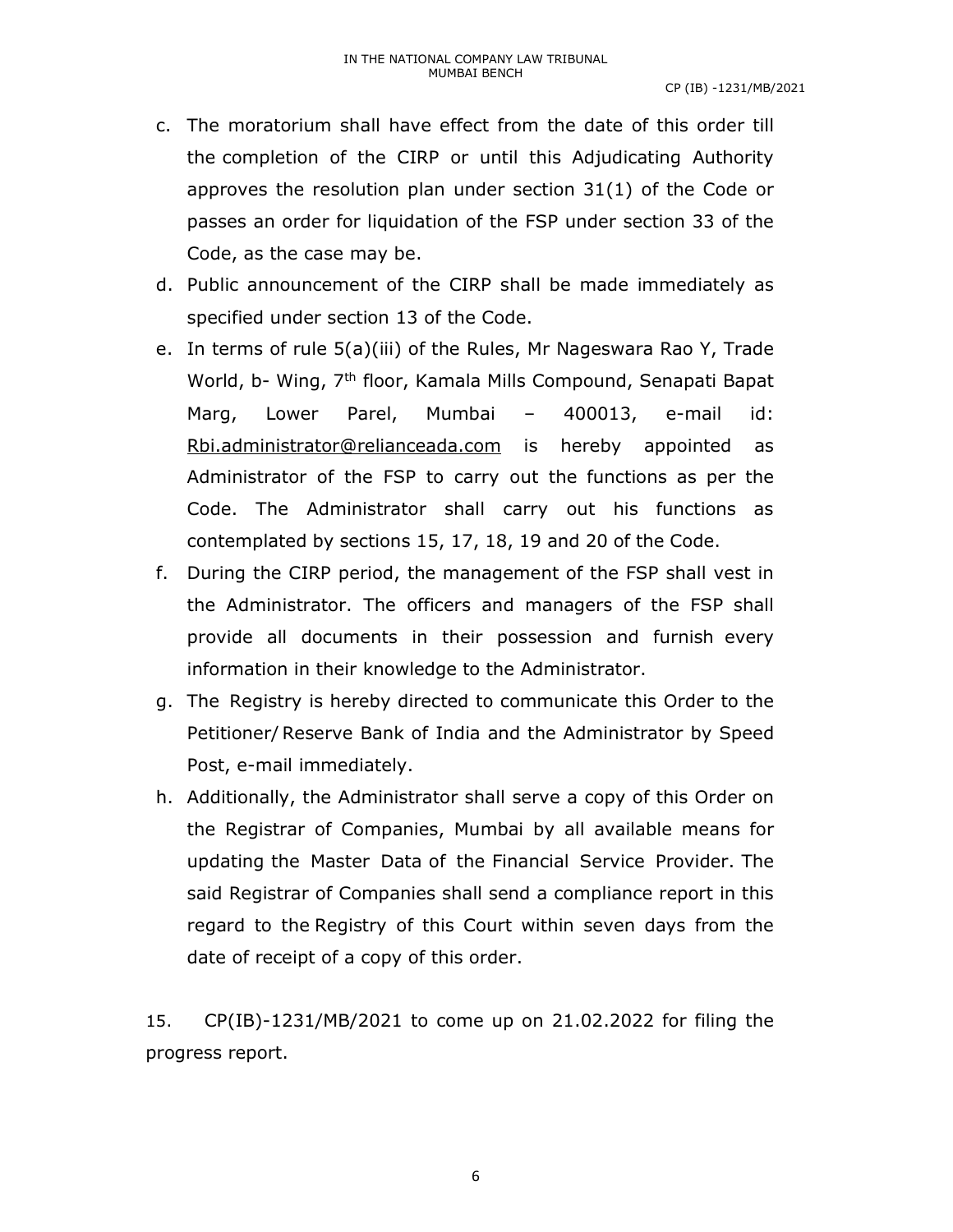16. Certified copy of this order be issued, if applied for, upon compliance with all requisite formalities.

SD/- SD/-

 Kapal Kumar Vohra Justice Pradeep Narhari Deshmukh Member (T) Member (J)